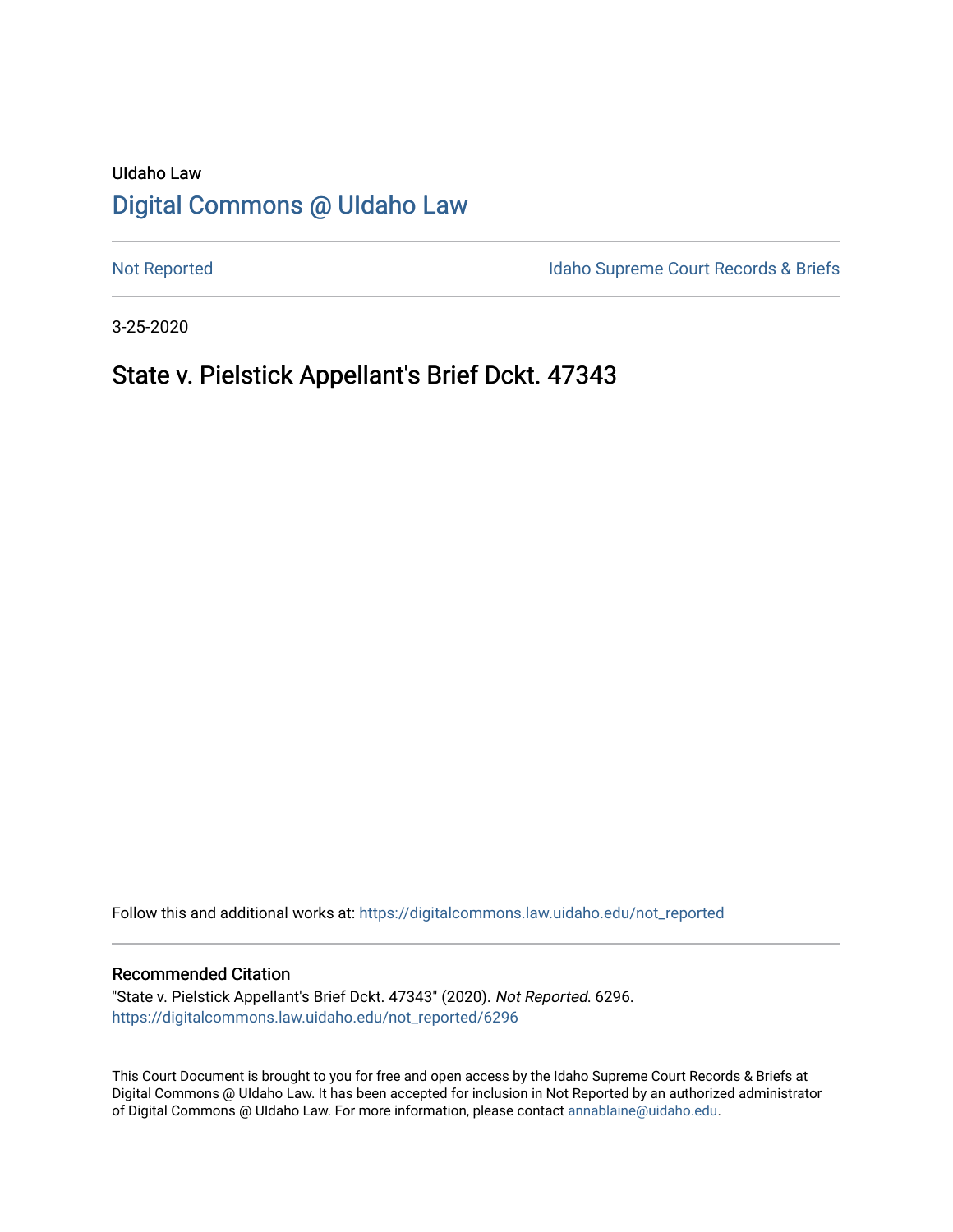Electronically Filed 3/25/2020 8:26 **AM**  Idaho Supreme Court Karel Lehrman, Clerk of the Court By: Brad Thies, Deputy Clerk

CR01-18-53476

ERIC D. FREDERICKSEN State Appellate Public Defender I.S.B. #6555

JENNY C. SWINFORD Deputy State Appellate Public Defender I.S.B. #9263 322 E. Front Street, Suite 570 Boise, Idaho 83702 Phone: (208) 334-2712 Fax: (208) 334-2985 E-mail: documents@sapd.state.id. us

### IN THE SUPREME COURT OF THE STATE OF IDAHO

| STATE OF IDAHO,              |                          |
|------------------------------|--------------------------|
| Plaintiff-Respondent,        | NO. 47343-2019           |
| V.                           | ADA COUNTY NO. CI        |
| CHRISTOPHER DAVID PIELSTICK, |                          |
| Defendant-Appellant.         | <b>APPELLANT'S BRIEF</b> |
|                              |                          |

## STATEMENT OF THE CASE

### Nature of the Case

After Christopher D. Pielstick pied guilty to felony domestic violence, the district court sentenced him to ten years, with three years fixed. Mr. Pielstick appeals, and he argues the district court abused its discretion by imposing an excessive sentence.

### Statement of Facts and Course of Proceedings

The State filed a Criminal Complaint alleging Mr. Pielstick committed the crimes of attempted strangulation and domestic violence in the presence of a child. (R., pp.10-11.)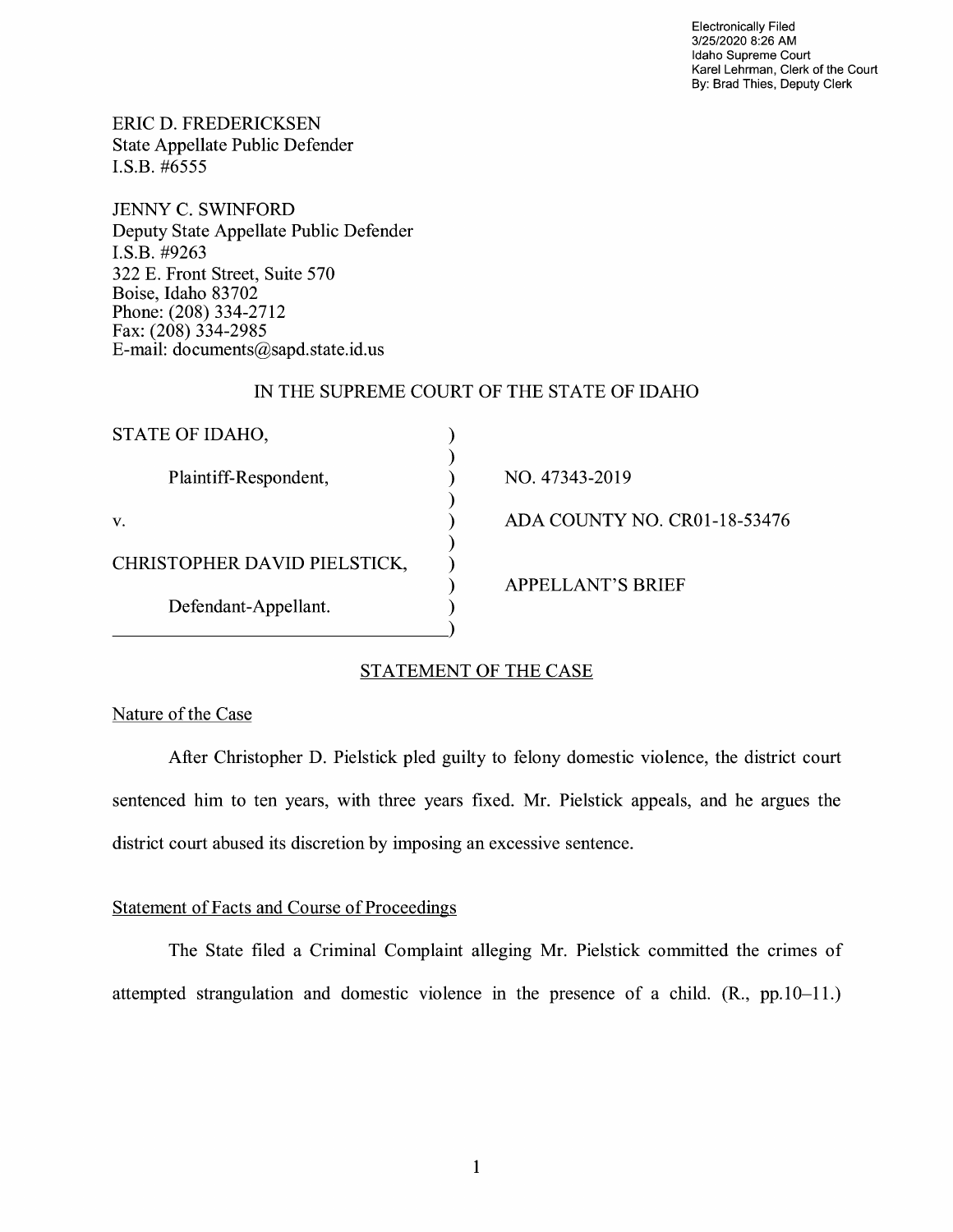According to the Presentence Investigation Report ("PSI"),<sup>1</sup> Mr. Pielstick and his now ex-wife got into an argument one night, and it turned physical. (PSI, p.3.) At one point, Mr. Pielstick allegedly threw his ex-wife on the ground and tried to strangle her. (PSI, p.3.) Their

was present for much of the incident. (PSI, p.3.)

Mr. Pielstick waived a preliminary hearing, and the magistrate bound him over to district court. (R., pp.68, 69-70.) The State filed an Information charging Mr. Pielstick with these two offenses. (R., pp.71-72.) Pursuant to a plea agreement, Mr. Pielstick pled guilty to domestic violence in the presence of a child.  $(Tr<sub>1</sub><sup>2</sup> p.5, L.8-p.6, L.24, p.25, Ls.15-24; R., p.97.)$  The State agreed to dismissal of the attempted strangulation charge. (Tr., p.5, Ls.11-16, p.6, Ls.8-14; *see*  R., p.140 (dismissal of charge).)

At sentencing, the State recommended the district court impose a sentence of ten years, with three years fixed. (Tr., p.52, Ls.16–21, p.53, Ls.11–12.) Mr. Pielstick requested the district court sentence him to six years, with two years fixed, and suspend the sentence or retain jurisdiction ("a rider"). (Tr., p.54, Ls.2-6.) The district court agreed with the State's recommendation and sentenced Mr. Pielstick to ten years, with three years fixed. (Tr., p.65, Ls.12-10.) The district court entered a judgment of conviction, and Mr. Pielstick timely appealed. (R., pp.139–41, 144–45.)

#### ISSUE

Did the district court abuse its discretion when it sentenced Mr. Pielstick to ten years, with three years fixed, for felony domestic violence?

 $1$  Citations to the PSI refer to the 655-page electronic document with the confidential sentencing materials, titled "Pielstick 47343 psi."

 $2$  There are two electronic transcripts on appeal, but only one is cited herein. Citations to "Tr." refer to the seventeen-page transcript with four hearings: entry of plea, sentencing, motion to withdraw guilty plea, and second sentencing. The other three-page transcript, which contains two motion hearings, is not cited herein.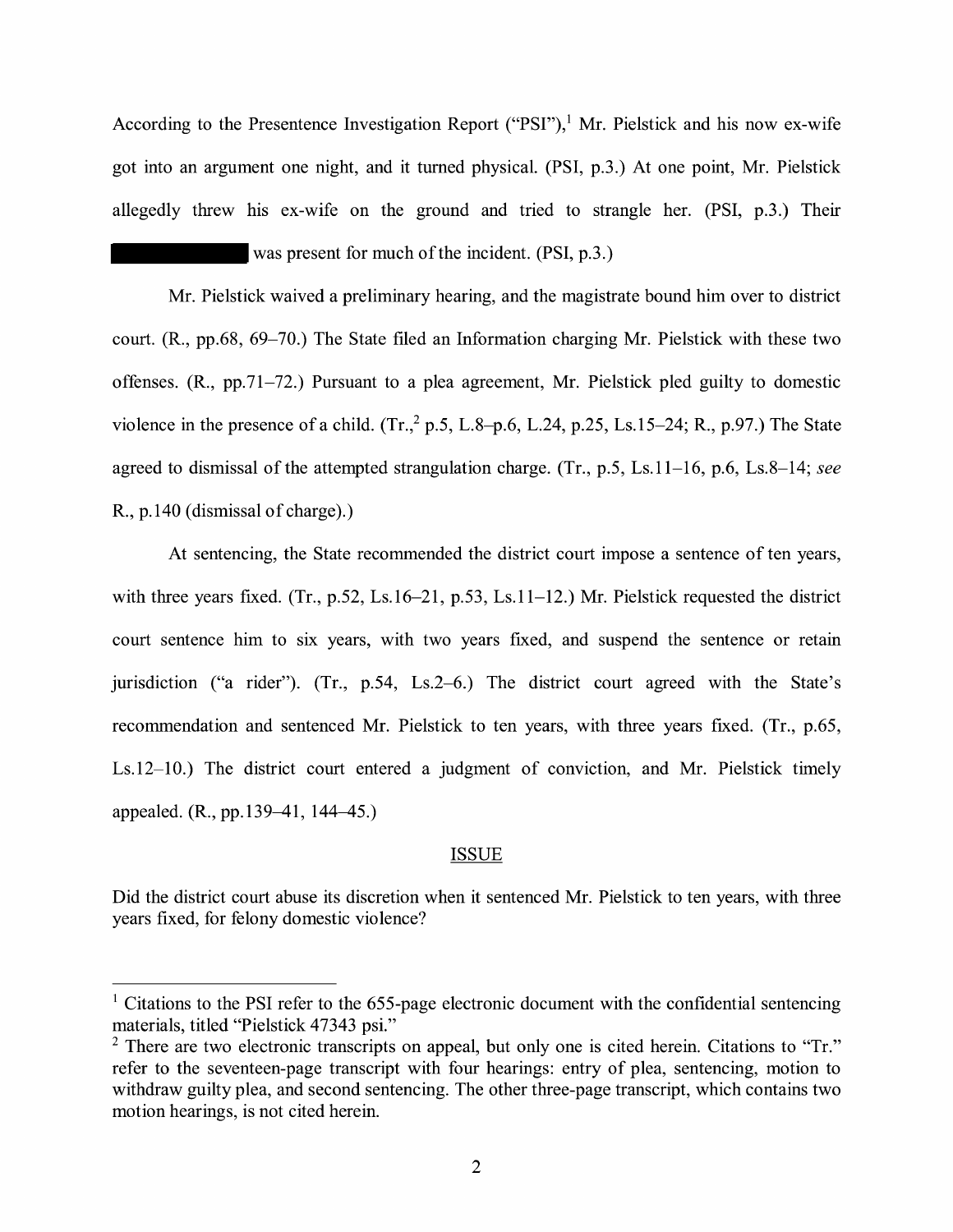#### ARGUMENT

## The District Court Abused Its Discretion When It Sentenced Mr. Pielstick To Ten Years, With Three Years Fixed, For Felony Domestic Violence

"It is well-established that '[w]here a sentence is within statutory limits, an appellant has the burden of showing a clear abuse of discretion on the part of the court imposing the sentence."' *State v. Pierce,* 150 Idaho 1, 5 (2010) (quoting *State v. Jackson,* 130 Idaho 293, 294 (1997) (alteration in original)). Here, Mr. Pielstick's sentence does not exceed the statutory maximum. *See* I.C. § 18-918(2)(b), (4) (twenty-year maximum). Accordingly, to show that the sentence imposed was unreasonable, Mr. Pielstick "must show that the sentence, in light of the governing criteria, is excessive under any reasonable view of the facts." *State v. Strand*, 137 Idaho 457, 460 (2002).

The district court's decision to retain jurisdiction is also reviewed for an abuse of discretion. *State v. Jones,* 141 Idaho 673, 677 (Ct. App. 2005). "The primary purpose of the retained jurisdiction program is to enable the trial court to gain additional information regarding the defendant's rehabilitative potential and suitability for probation." *Id.* at 676. "[P]robation is the ultimate objective of a defendant who is on retained jurisdiction." *Id.* at 677. "There can be no abuse of discretion in a trial court's refusal to retain jurisdiction if the court already has sufficient information upon which to conclude that the defendant is not a suitable candidate for probation." *Id.* Similarly, "[t]he choice of probation, among available sentencing alternatives, is committed to the sound discretion of the trial court .... " *State v. Landreth,* 118 Idaho 613, 615 (Ct. App. 1990).

"'Reasonableness' of a sentence implies that a term of confinement should be tailored to the purpose for which the sentence is imposed." *State v. Adamcik,* 152 Idaho 445, 483 (2012) (quoting *State v. Stevens,* 146 Idaho 139, 148 (2008)).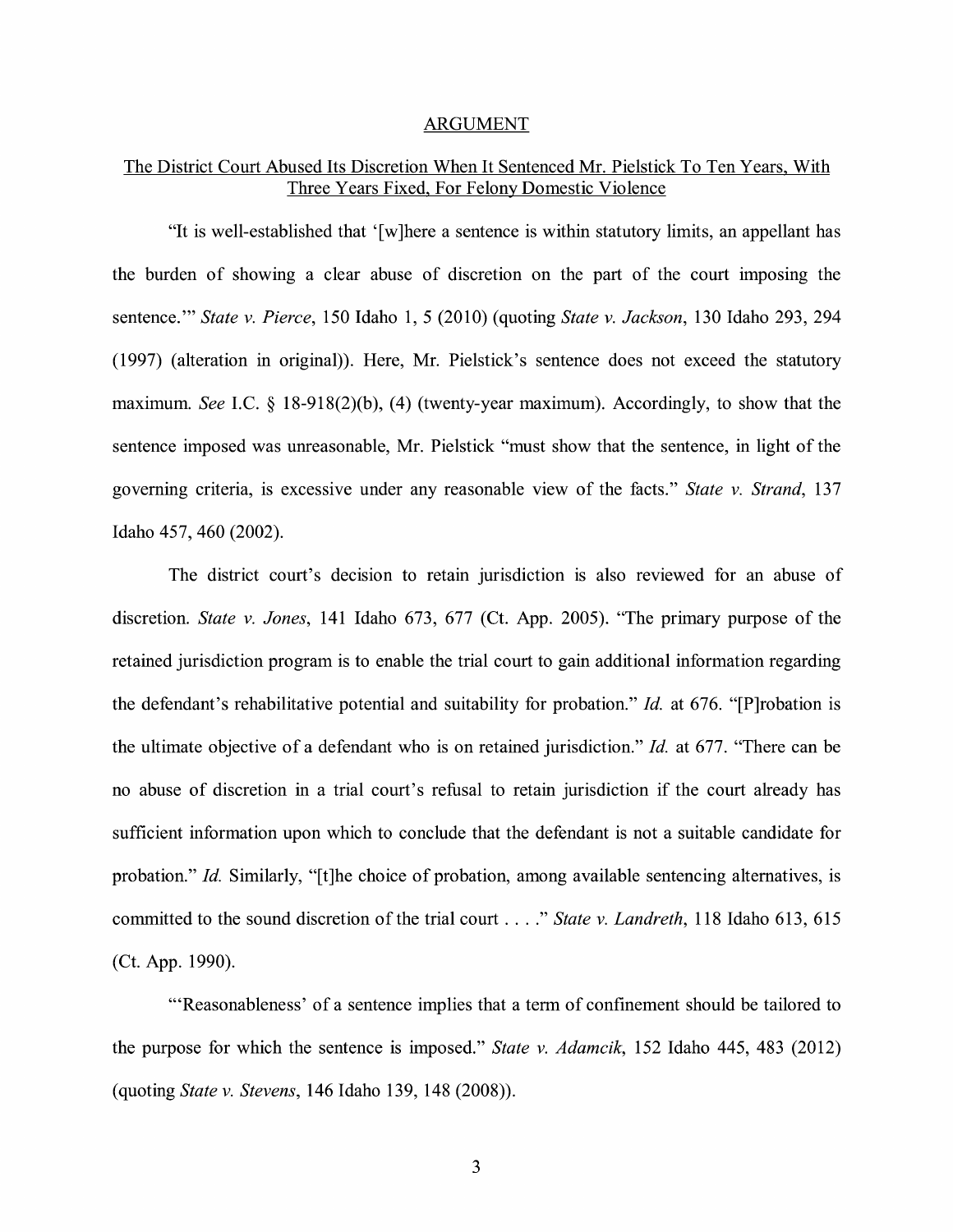In examining the reasonableness of a sentence, the Court conducts an independent review of the entire record available to the trial court at sentencing, focusing on the objectives of criminal punishment: (1) protection of society; (2) deterrence of the individual and the public;  $(3)$  possibility of rehabilitation; and  $(4)$  punishment or retribution for wrongdoing.

*Stevens,* 146 Idaho at 148. "A sentence is reasonable if it appears necessary to accomplish the primary objective of protecting society and to achieve any or all of the related goals of deterrence, rehabilitation, or retribution." *State v. Delling,* 152 Idaho 122, 132 (2011).

Here, Mr. Pielstick asserts the district court did not exercise reason and therefore abused its discretion by imposing an excessive sentence under any reasonable view of the facts. Specifically, he contends the district court should have sentenced him to a lesser term of imprisonment, retained jurisdiction, or probation in light of the mitigating factors, including his past drug and alcohol use, prosocial activities and employment history, and acceptance of responsibility and remorse.

First, Mr. Pielstick's past drug and alcohol use stand in favor of a more lenient sentence. A sentencing court should give "proper consideration of the defendant's alcoholic problem, the part it played in causing [the] defendant to commit the crime and the suggested alternatives for treating the problem." *State v. Nice,* 103 Idaho 89, 91 (1982). The impact of substance abuse on the defendant's criminal conduct is "a proper consideration in mitigation of punishment upon sentencing." *State v. Osborn,* 102 Idaho 405, 414 n.5 (1981). Here, Mr. Pielstick started drinking at age twenty-one, but he quickly ended up drinking every day and getting drunk weekly. (PSI, pp.15, 225.) He also used methamphetamine for about three months. (PSI, pp.14-15, 225.) Eventually, due in large part to his drug and alcohol use, Mr. Pielstick went to prison for robbery in 2003. (Tr. Vol. I, p.54, L.15-p.55, L.5; PSI, p.212.) He admitted that he committed the robbery to get money for methamphetamine and alcohol.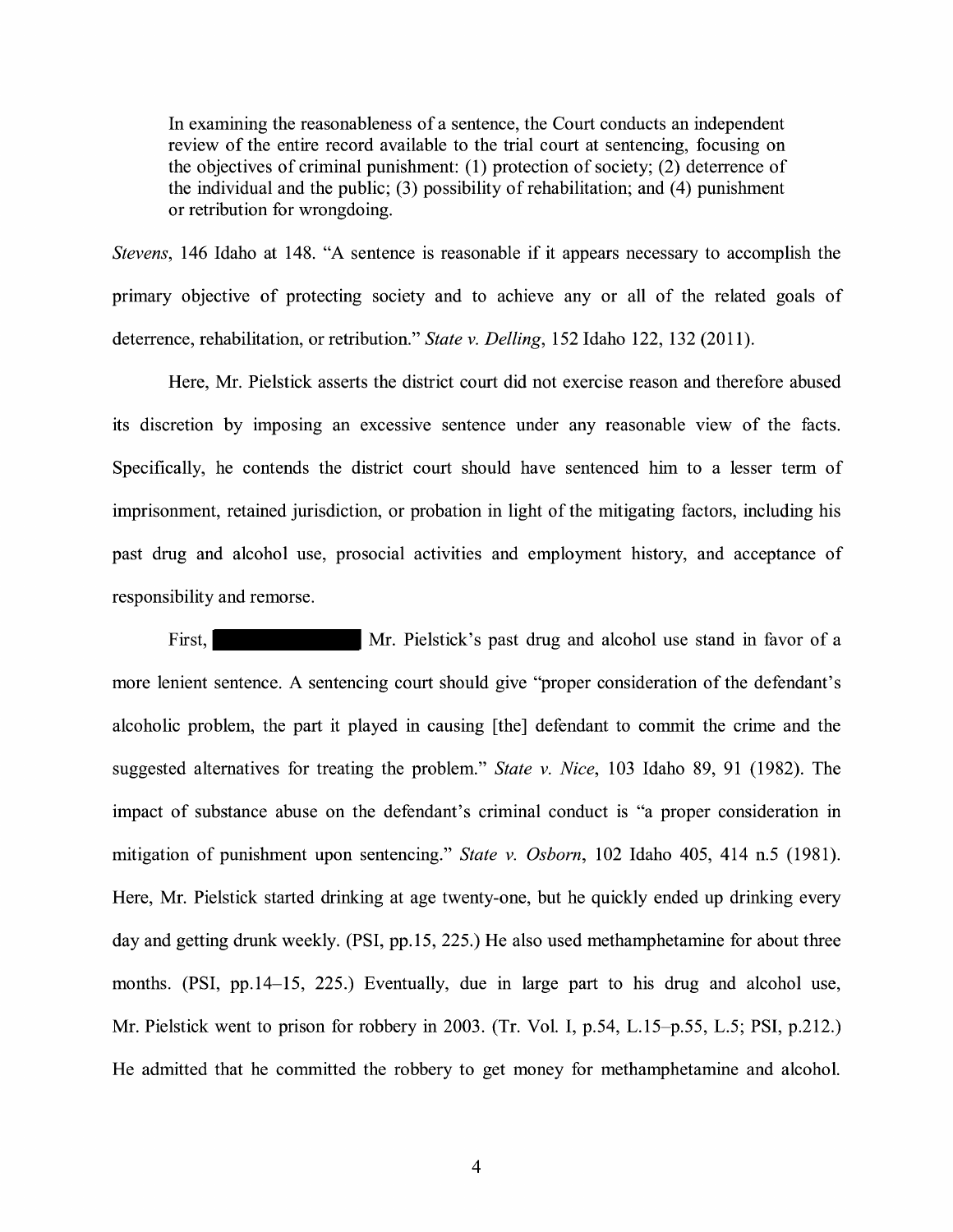(PSI, pp.212, 225.) Mr. Pielstick's past drug and alcohol use, as well as its impact on his criminal conduct, is a mitigating factor in support of a lesser sentence.

Second, Mr. Pielstick's success once discharged from parole also supports leniency in sentencing. After the robbery conviction, Mr. Pielstick was initially paroled in 2008. (PSI, p.10.) He began studying for an associate's degree in automotive technology at the College of Western Idaho. (PSI, p.12; Tr., p.55, Ls.9-10.) He met his ex-wife there, and they had their son. (PSI, p.12; Tr., p.55, Ls.11-14.) Mr. Pielstick also got sober. (Tr. Vol. I, p.55, Ls.6-8.) Unfortunately, due to some mental health issues and relapses, Mr. Pielstick returned to prison for parole violations in 2010 and 2012. (PSI, p.10; Tr., p.55, Ls.14-18.) In 2014, however, Mr. Pielstick was paroled again, and he had no further issues. (PSI, p.10.) In 2016, he started working at Larry Miller Dodge. (PSI, p.13.) In 2017, Mr. Pielstick was transferred to the limited supervision unit, and, in 2018, he was discharged from parole with a "Gold Seal." (PSI, p.10.) He remained employed at Larry Miller Dodge as a lead technician until the instant offense. (PSI, p.13.) Along with his gainful employment, Mr. Pielstick went to the Salvation Army for assistance and Bible studies, and an employee there found him to be "always clean-cut, appreciative and very respectful." (PSI, p.52.) He also volunteered at the Boise Rescue Mission and attended the Kuna Life Church. (PSI, pp.11, 53.) In addition, he engaged in positive activities and hobbies, including fishing, gardening, riding motorcycles, Church softball, and car repair. (PSI, p.11.) His goals were to complete his associate's degree and obtain a commercial driver's license. (PSI, p.12.) He had six credits left to fmish his degree. (PSI, p.12.) He also wanted to stop drinking. (PSI, p.15.) He planned to attend Alcoholics Anonymous and rely on his sponsor for support. (PSI, pp.15, 651.) This mitigating information on Mr. Pielstick's positive activities and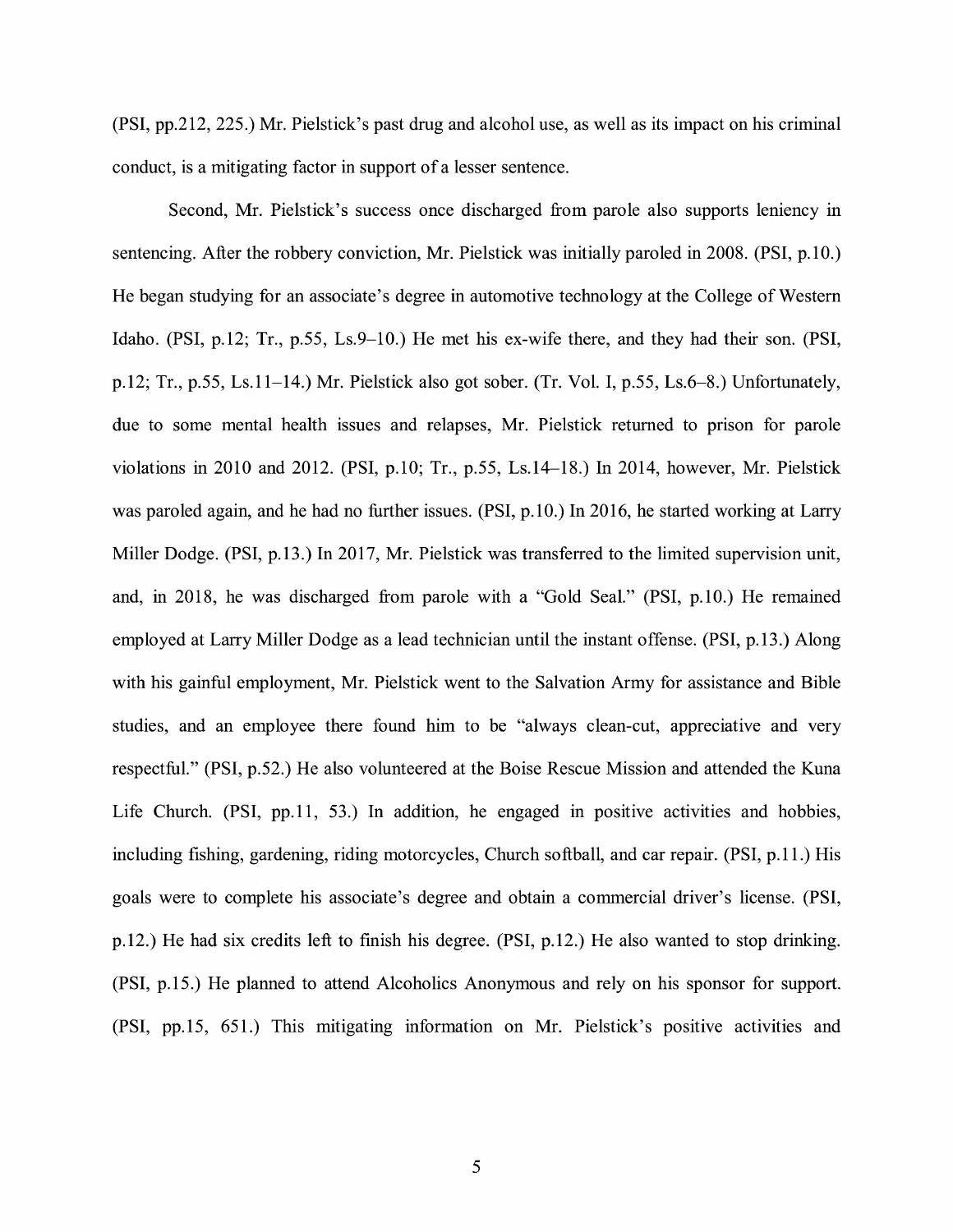community involvement, gainful employment, and renewed commitment to his sobriety justify a more lenient sentence, including a rider or probation.

Finally, Mr. Pielstick has expressed remorse and accepts responsibility for the crime. Acceptance of responsibility, remorse, and regret are all factors in favor of mitigation. *State v. Shideler,* 103 Idaho 593, 595 (1982). During the presentence interview, Mr. Pielstick stated that he felt "stupid, sorry, full of regret for doing what I did." (PSI, p.7.) At sentencing, he explained to the district court that he was very motivated to engage in treatment for domestic violence and alcohol abuse. (Tr., p.60, Ls.14–20, p.61, L.25–p.62, L.13, p.62, Ls.16–23.) He recognized that it was not healthy to be in a relationship with his ex-wife, and he needed to give her space. (Tr., p.59, Ls.9-12, p.61, Ls.1-5, p.62, Ls.13-15, p.62, Ls.23-25.) He also apologized: "Your Honor, I do hope that some day [the victim] does not feel as hurt as she does or as she was or as frightened. I hope she is able to heal. I understand my actions have impacted her immensely and I apologize for those today in court." (Tr., p.63, Ls.1-5.) These statements of acceptance, remorse, and regret stand in favor of mitigation.

In sum, Mr. Pielstick maintains the district court did not exercise reason at sentencing because it failed to give adequate weight to the mitigating factors in his case. Proper consideration of these factors support a lesser prison sentence, a rider, or probation. Therefore, Mr. Pielstick submits the district court abused its discretion by imposing an excessive sentence.